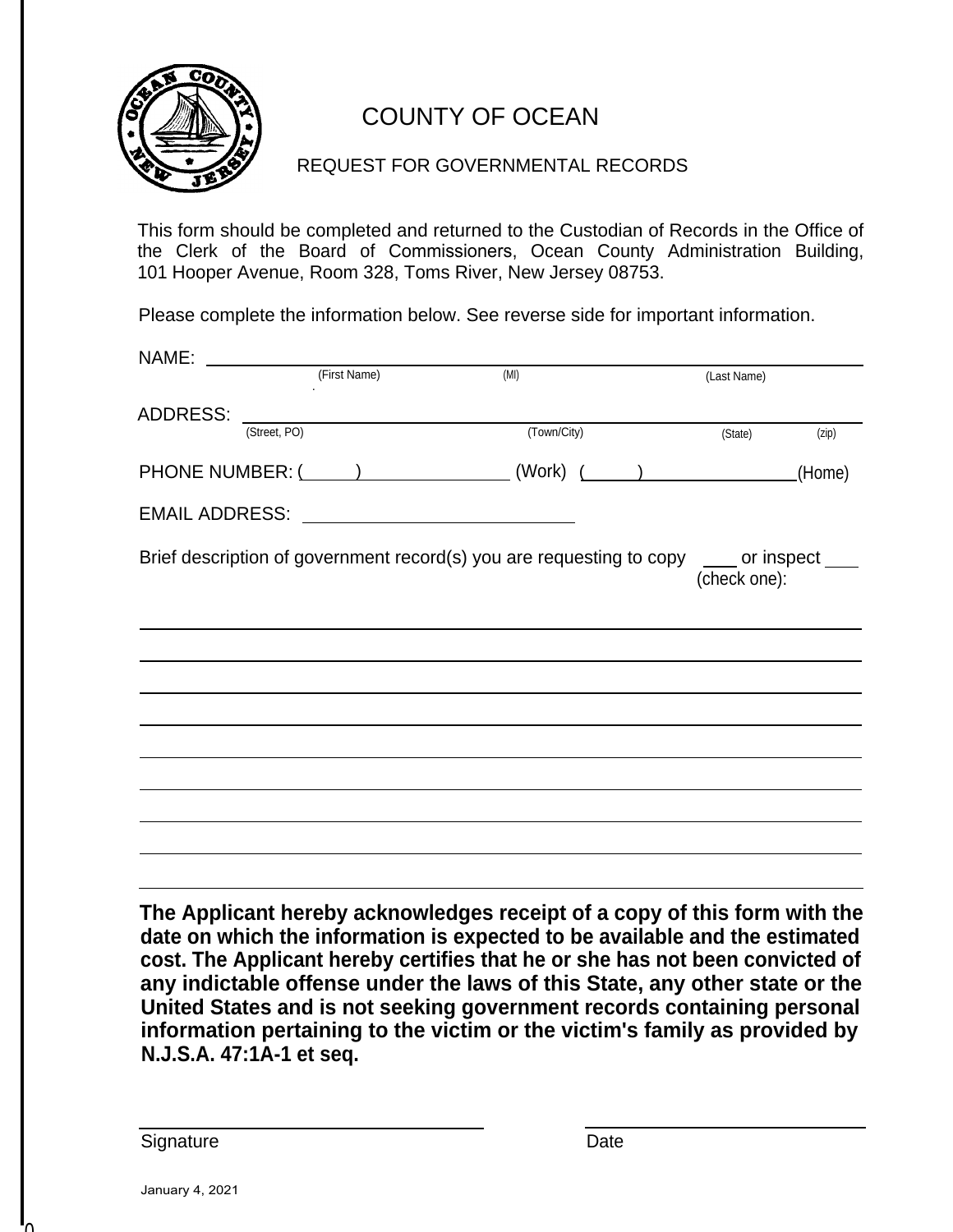| FOR COUNTY USE ONLY<br>Request Approved __________ |                                                                                                                                                                                                                                                                                                                        |  |                                                            |  |  |  |  |  |
|----------------------------------------------------|------------------------------------------------------------------------------------------------------------------------------------------------------------------------------------------------------------------------------------------------------------------------------------------------------------------------|--|------------------------------------------------------------|--|--|--|--|--|
|                                                    | Reason for denial:<br>Request Denied _____________                                                                                                                                                                                                                                                                     |  |                                                            |  |  |  |  |  |
|                                                    |                                                                                                                                                                                                                                                                                                                        |  |                                                            |  |  |  |  |  |
|                                                    |                                                                                                                                                                                                                                                                                                                        |  |                                                            |  |  |  |  |  |
|                                                    |                                                                                                                                                                                                                                                                                                                        |  |                                                            |  |  |  |  |  |
|                                                    | Fee: $\frac{1}{2}$ $\frac{1}{2}$ $\frac{1}{2}$ $\frac{1}{2}$ $\frac{1}{2}$ $\frac{1}{2}$ $\frac{1}{2}$ $\frac{1}{2}$ $\frac{1}{2}$ $\frac{1}{2}$ $\frac{1}{2}$ $\frac{1}{2}$ $\frac{1}{2}$ $\frac{1}{2}$ $\frac{1}{2}$ $\frac{1}{2}$ $\frac{1}{2}$ $\frac{1}{2}$ $\frac{1}{2}$ $\frac{1}{2}$ $\frac{1}{2}$ $\frac{1}{$ |  |                                                            |  |  |  |  |  |
|                                                    |                                                                                                                                                                                                                                                                                                                        |  | Paid by: Check _________ Cash ________ Money Order _______ |  |  |  |  |  |
|                                                    |                                                                                                                                                                                                                                                                                                                        |  |                                                            |  |  |  |  |  |
|                                                    | Date<br><b>Custodian of Records</b>                                                                                                                                                                                                                                                                                    |  |                                                            |  |  |  |  |  |

### TIMEFRAME FOR RESPONSE TO A REQUEST

.

11

 $\overline{\phantom{a}}$ 

**The Custodian of Records is required to grant or deny access to a government record no later than seven (7) business days after receiving the request. If you do not provide a name, address, telephone number or other means of contacting you, the Custodian of Records will be unable to respond until you reappear in the Custodian of Records' Office seeking a response to the original request.**

**If the government record is in storage or archived, you will be so advised within seven (7) business days after the Custodian of Records receives your request. You will be advised by the Custodian of Records when the record can be made available. If the record is not made available by that time, access will be considered to be denied.**

## RIGHT TO APPEAL

**If you wish to challenge a decision of the Custodian of Records denying access to a government record, you may:**

...

- **Institute a proceeding to challenge that decision by filing an action in Superior Court in New Jersey; or 1)**
- **File a Complaint with the Government Records Council in the Department of Community Affairs. 2)**

-

I